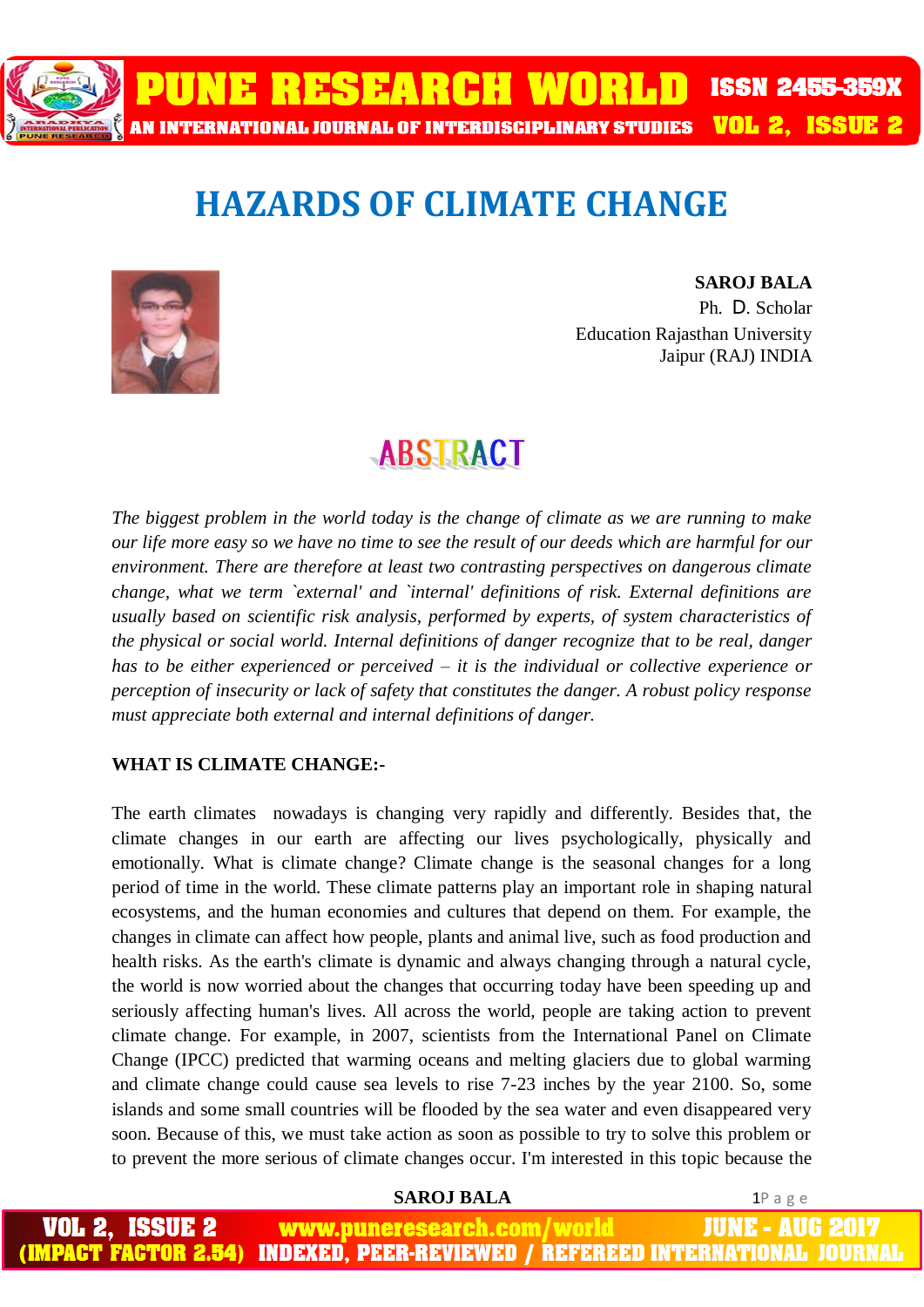

climate changes in our country or this world are too serious and it's interesting to discuss and try to fix the problem. However, what are the causes and effects of climate changes that affecting our lives and environment?

### **CAUSES OF CLIMATE CHANGE:-**

There are two main causes of climate changes - natural causes and human activities. Natural causes have influenced the earth's climates such as volcanic eruptions, ocean current, the earth's orbital changes and solar variations. The eruptions of volcanoes cause a cooling effect on the earth. When a volcano erupts it throws out large volumes of sulphur dioxide (SO2), water vapour, dust, and ash into the atmosphere. The volcano eruptions will affect the climatic pattern for years although the eruptions occur in a few days. The sulphur dioxide gas will reach the upper level of the atmosphere. The tiny particles, dusts and ashes will block the incoming sun rays and this will leads to cooling at the atmosphere. This is because the bouncing of sunlight to the space is cooling the atmosphere of the earth.

Furthermore, ocean current is one of the natural cause that affecting climate changes. The ocean is the major component of the climate system. The oceans cover about 71% of the earth and absorb about twice as much of the sun's radiation as the atmosphere or the land surface. Winds push horizontally against the sea surface and drive ocean current patterns. Besides that, the oceans also play an important role of the concentration of carbon dioxide. The changes in ocean circulation will affect the climate through the movement of carbon dioxide into or out of the atmosphere. Moreover, another cause that affects climate changes is the earth's orbital changes. The earth makes one full orbit around the sun every year. If there is no tilt we will not experience seasons. Changes in the tilt of the earth can affect the severity of the seasons. For example, if there is more tilt means we will experience warmer summers and colder winters and if there is less tilt means we will experience cooler summers and milder winters.

Another main cause that leads to climate changes is human activities. From the 19th century, the Industrial Revolution saw the large-scale use of fossil fuels for industrial activities. Therefore, they created many jobs for the people. And many people moved from rural areas to cities. Many vegetation areas were cleared to become houses or factories for industries. Natural resources are being used extensively for construction, industries, transport, and consumption. All this has contributed to the rises of greenhouse gases such as methane and nitrous oxide in the atmosphere. Human is generating industries factories and houses, and running the vehicles that used many fossil fuels such as coal, oil and natural gases. These uses of fossil fuel will leads to climate changes. Global climate change is caused by the fertiliser that used for agricultures. The result of microbial action in the soil, these chemical will release nitrous oxide. Besides that, the emission of methane and carbon dioxide will also

**SAROJ BALA** 2P a g e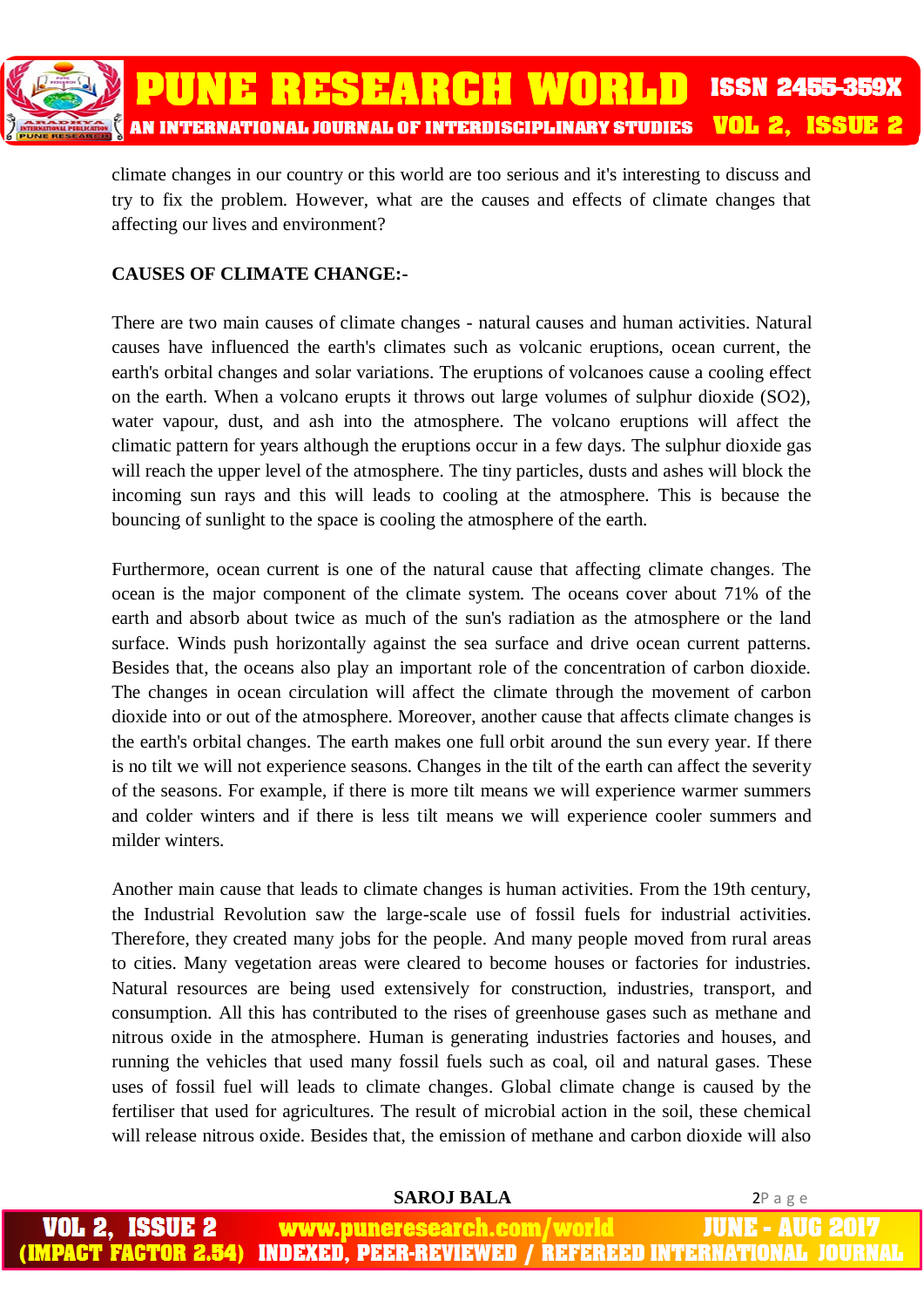

affect climate changes. In addition, the increasing of agriculture is also caused by the increasing of human population in the world.

All the causes are giving a great impact for climate changes in our earth. What are the consequences of these causes for the climate changes to our world? We can see that there are three main effects on climate changes in our environment. Firstly, climate change in the world will affects human health. There are so many past researches showed that climate change will leads to human health and producing diseases. For example, in the research paper by Healey et al., 2010 that I have read said that "the climate change is affecting the health of northern people such as Nunavut, Canada." Besides that, Cecchi et al. (2010) have conducted the research on the effects of climate change on allergic asthma. Moreover, Mickley, 2007 stated that "high levels of surface ozone and particles have been implicated in many diseases involving the cardiac and respiratory systems." These researches showed that the climate changes are seriously affecting the human's health.

Secondly, climate changes will also affect the biodiversity. Biodiversity is very important for the plants and animals to maintain their habitat and ecosystem. The climate changes have impacted the loss of biodiversity. For example, the water sources may change, the food chain may destroy and the medicine sources may change. In addition, the marine ecosystem will be affected not only by an increase in sea temperature but also ocean acidification, which increases the vulnerability of fragile ecosystems such as coral reefs.

Furthermore, climate changes also will affect human's mind and behaviour psychologically. Climate changes will affect human's behaviour such as consumption, energy use and population growth. Besides that, climate changes also impact psychosocial and mental health including stress, guilty, anxiety to adapt and cope with the new changing weathers. The climate changes will cause the increase of social disorder such as post traumatic disorder, suicide, stress, abuse, violence and anxiety. Therefore, climate changes will be giving a great impact on the human's psychological lives.

## **SOLUTION AND HOW CAN WE PREVENT THE HAZARDS OF CLIMATE CHANGE:-**

As we can see how the causes and effects of climate changes that occur in our world and this topic was concerned by the worldwide. So, what are the solutions and method that we can prevent climate changes or solve the problems that we are having now? Actually there are some solutions that our government, community and society can do. Firstly, the government can help the communities and businesses to reduce deforestation, plant new trees in the forest and empty land, earn sustainable livelihoods and adapt to changing climatic conditions. Next, teachers in lecturers in schools and colleges must give the knowledge of how to protect our earth from the very young age of the children and students. One of the reasons that caused the

**SAROJ BALA** 3P a g e

VOL 2. ISSUE 2 JUNE - AUG 2 www.puneresearch.com/world (IMPACT FACTOR 2.54) **INDEXED. PEER-REVIEWED / REFEREED INTERNATIONAL JOU**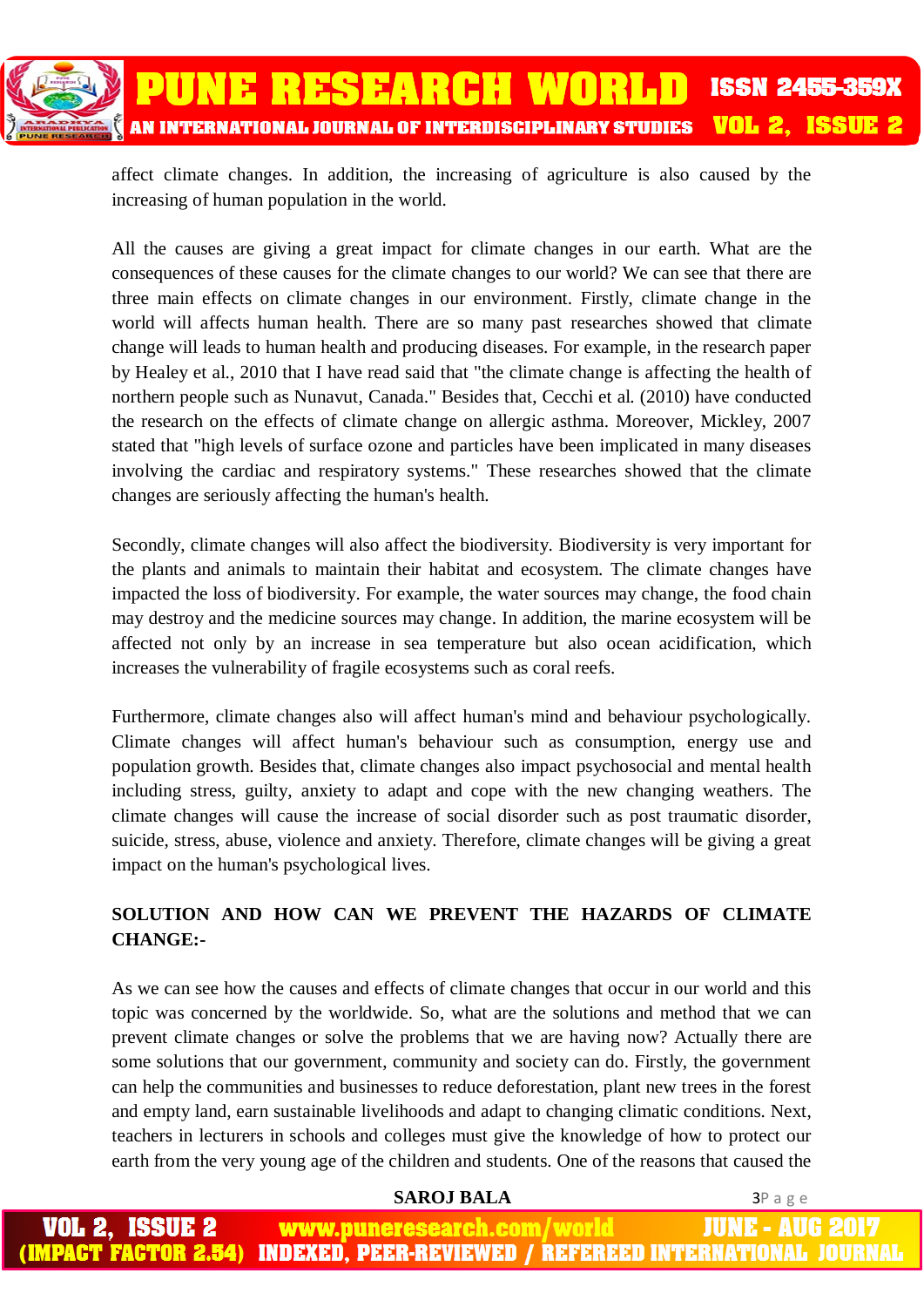

climate changes is the emission of carbon dioxide from the vehicles. Therefore, we can reduce the uses of vehicles and car-pooling in our daily lives. Besides that, at home, we can switch our light bulbs to energy efficient bulbs and turn off the light when we are not using it or after using it. The conference at Ravnda in Morokau in 2016 has produced a lot of solution to improve the environment.

## **CONCLUSION:-**

As a conclusion, we can see there are many effects of climate changes that seriously affecting our environment, health and biodiversities. If we still have not take any actions to prevent the climate changes, our mother earth will be become sick more seriously. Furthermore, when the deforestation continuing occurs, there will be having many different consequences to our environment. Climate changes will also leads to psychological problem such as post traumatic disorder, stress, anxiety and violence among the communities. So, to protect our environment and give our next generation to have a better place to stay, we must always know how to prevent the climate changes such as stop cutting off the trees, save energy, carpooling, etc. Therefore, let us together to protect and love our beautiful mother earth that given by God and try to keep her healthy as long as we can. We should follow the saying of John Keats:-

> "*Save the nature and increase your life age as nature never betrayed the heart the loved it."*

Wordsworth*:-*

*"The true happiness of world can be find in the lape of nature*."

# REFERENCES:

- 1. Arrow KJ (1950) A difficulty in the concept of social welfare. J Polit Econ 58(4):328–346CrossRefGoogle Scholar
- 2. Arrow KJ (1967) Samuelson Collected. J Polit Econ 75(5):730–737CrossRefGoogle Scholar
- 3. Arrow KJ (2007) Global climate change: a challenge to policy economists, economists' voice. http://www.bepress.com/ev. Cited June
- 4. Arrow KJ, Cline W, Maler KJ, Munasinghe M, Squitieri R, Stiglitz J (1996) Intertemporal equity, discounting and economic efficiency. In: Bruce J, Lee H, Haites E (eds) Climate change 1995—economic and social dimensions of climate change. Cambridge University Press, Cambridge, pp 125–44
- 5. Arthur WB (1994) Increasing returns and path dependence in the economy Ann Arbor: University of Michigan Press, Michigan

### **SAROJ BALA** 4P a g e

www.puneresearch.com/world JUNE - AUG **INDEXED. PEER-REVIEWED / REFEREED INTERNATIONAL**